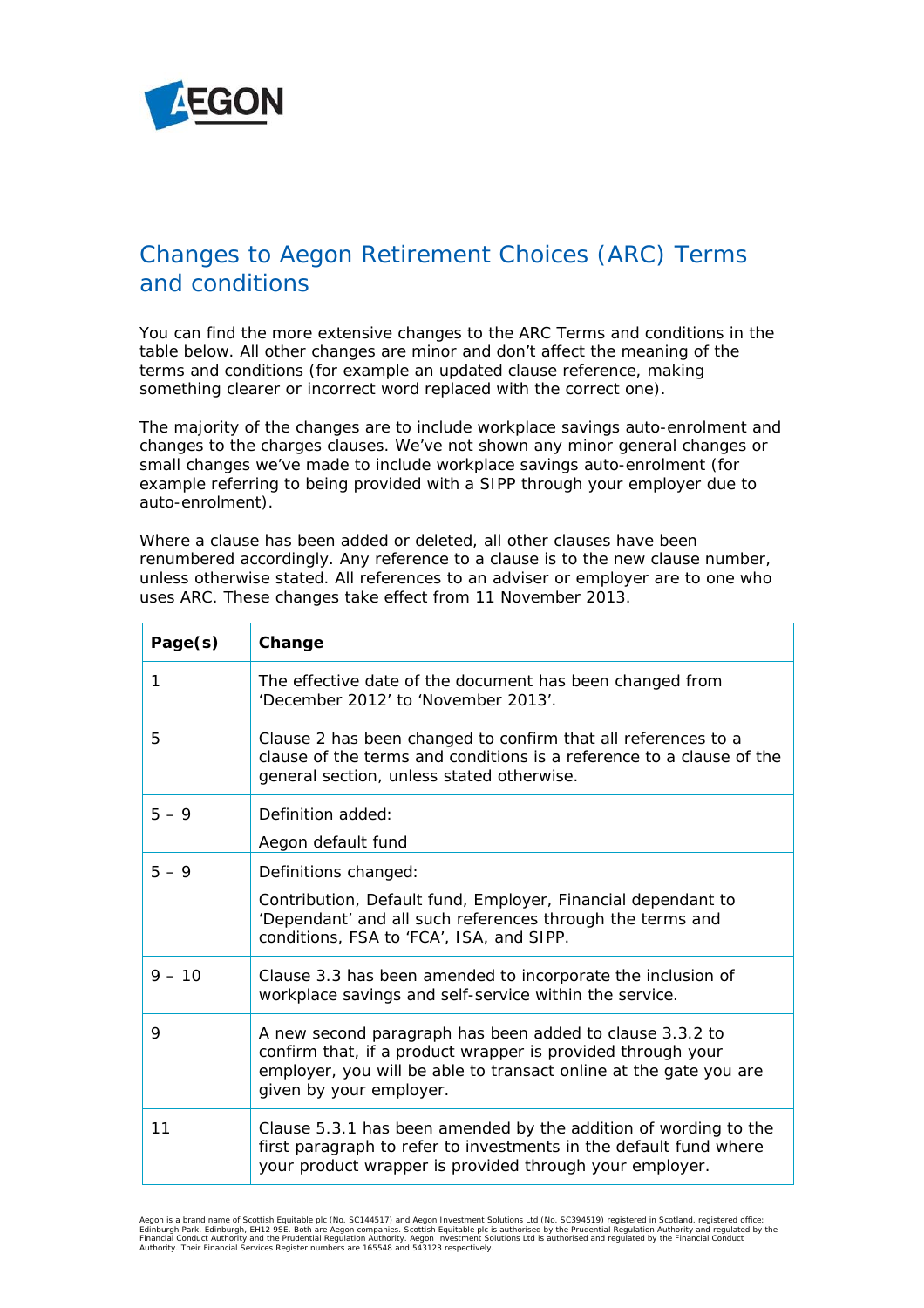

| Page(s)   | Change                                                                                                                                                                                                                                                                                                                                                                                                                                                                                                                       |
|-----------|------------------------------------------------------------------------------------------------------------------------------------------------------------------------------------------------------------------------------------------------------------------------------------------------------------------------------------------------------------------------------------------------------------------------------------------------------------------------------------------------------------------------------|
| 13        | What was the last paragraph of clause 6.2.2 has been made a<br>clause in its own right (clause 6.2.3 Contribution limits).                                                                                                                                                                                                                                                                                                                                                                                                   |
| 21        | Clause 9.5 has had a paragraph added to confirm that where you<br>are auto-enrolled or enrolled, you have opt out rights instead of<br>cancellation rights.                                                                                                                                                                                                                                                                                                                                                                  |
| 23        | Clause 10.3.2.4 has been amended to make it clearer how the<br>annual charge is calculated by confirming that it is calculated each<br>month with only that month's part of the annual charge being<br>deducted, before it is recalculated the following month and every<br>month after that.<br>What was the second sentence of the old clause 10.3.2.4 has been                                                                                                                                                            |
|           | moved and is now clause 10.3.2.5.                                                                                                                                                                                                                                                                                                                                                                                                                                                                                            |
| 23        | There are three new paragraphs at the end of clause 10.3.2.6.<br>These confirm that:                                                                                                                                                                                                                                                                                                                                                                                                                                         |
|           | If you have a discount to your annual charge through your<br>adviser, this will not change whilst you remain with that adviser<br>even if we agree a new level of discount with them.                                                                                                                                                                                                                                                                                                                                        |
|           | If we have agreed a time related deal with your adviser, this will<br>only last for the length of that deal and, at the end of that deal,<br>you will receive the discount we have agreed with your adviser.                                                                                                                                                                                                                                                                                                                 |
|           | You will not receive a discount at any time that you do not have<br>an adviser or employer who offers access to ARC.                                                                                                                                                                                                                                                                                                                                                                                                         |
| 23        | Clause 10.3.2.7 has been added to confirm that you may be on a<br>different scale to our standard tiered scale, and we will tell you<br>where this applies.                                                                                                                                                                                                                                                                                                                                                                  |
| $23 - 24$ | Clause 10.3.3 has been added. This details how a 'customer fee'<br>works, if it applies to your product wrappers. A customer fee is<br>part of our charging structure that may be offered in relation to a<br>group scheme taken out through your employer. It will only apply<br>where we agree this with an employer when setting up a scheme<br>for them. If a customer fee applies, it will apply to all your product<br>wrappers and will increase annually on 1 January by the increase<br>in Average Weekly Earnings. |
|           | We will tell you if a customer fee applies to you.                                                                                                                                                                                                                                                                                                                                                                                                                                                                           |
| 24        | Clause 10.3.4 Charging logic has been added. This details when<br>your charging structure may change. Your charging structure will<br>change when you join a new employer, join a new adviser, or we<br>agree a new charging structure with your employer. The charging<br>structure that we have agreed with your employer will always                                                                                                                                                                                      |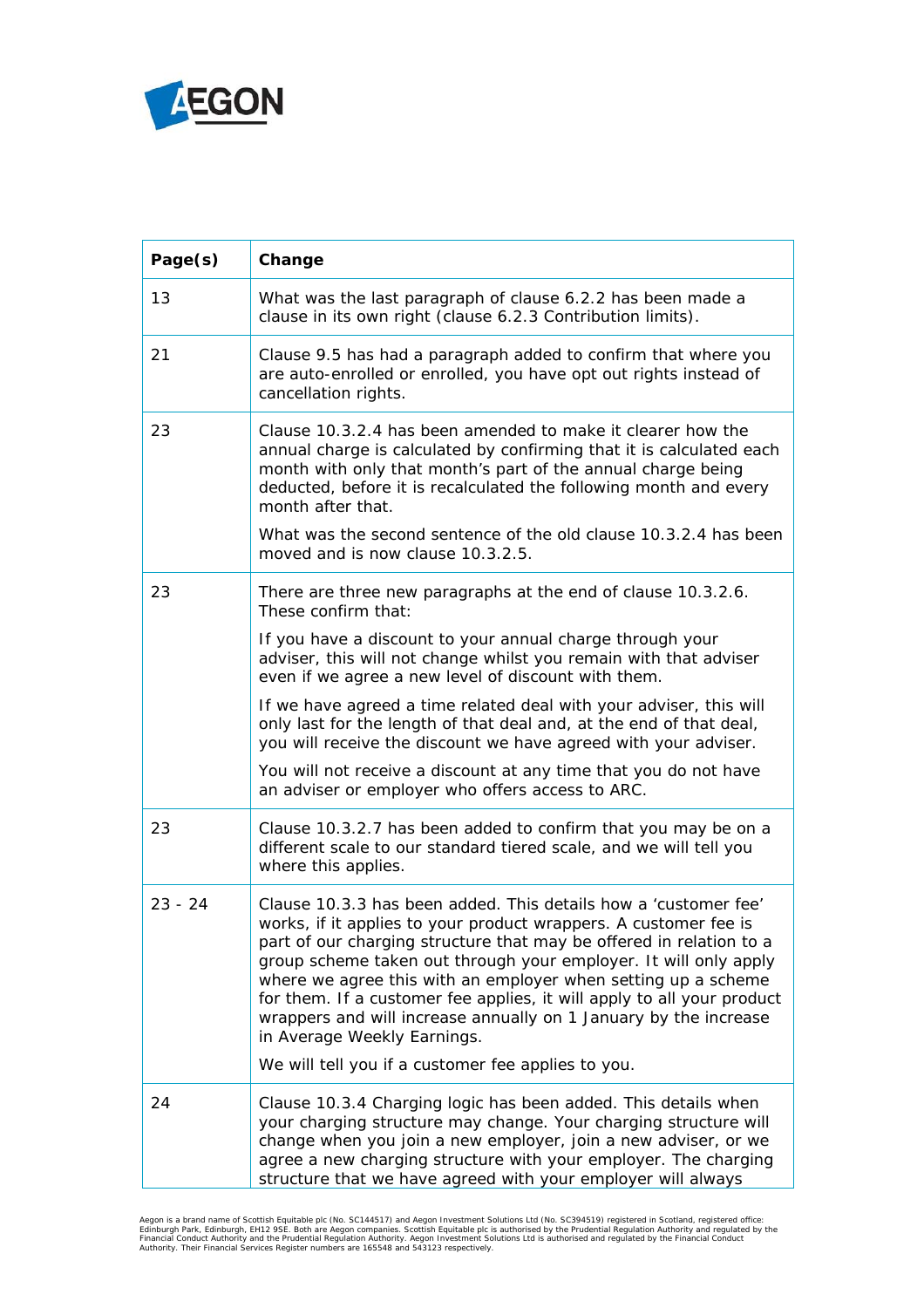

| Page(s) | Change                                                                                                                                                                                                                                                                                                                                                                                                                                                                                                                                                                                                            |
|---------|-------------------------------------------------------------------------------------------------------------------------------------------------------------------------------------------------------------------------------------------------------------------------------------------------------------------------------------------------------------------------------------------------------------------------------------------------------------------------------------------------------------------------------------------------------------------------------------------------------------------|
|         | override the charging structure we have agreed with your adviser.<br>Please note that a charging structure does not include any<br>discount to the annual charge, which is detailed separately in<br>clause 10.3.2.6.                                                                                                                                                                                                                                                                                                                                                                                             |
| 25      | Clause 10.4.3 has been amended to clarify that we will tell you if<br>your adviser charge changes. We previously referred to you being<br>told in the contract note that we send you but some changes to<br>your adviser charge are detailed elsewhere.                                                                                                                                                                                                                                                                                                                                                           |
| 27      | The first paragraph of clause 10.5 has been amended to confirm<br>that we can only facilitate consultancy charge if your employer and<br>the scheme adviser entered into a legally binding agreement, for<br>payment of consultancy charge, before 10 May 2013 and that we<br>will not be able to facilitate it at all if any regulatory or legislative<br>changes confirms that we cannot facilitate it.                                                                                                                                                                                                         |
| 31      | Clause 13.8 (Law and jurisdiction) has been re-written to make it<br>clearer and easier to follow.                                                                                                                                                                                                                                                                                                                                                                                                                                                                                                                |
|         | <b>SECTION C - SIPP</b>                                                                                                                                                                                                                                                                                                                                                                                                                                                                                                                                                                                           |
| 38      | Clause 2.3 has been amended to confirm that when you joined the<br>SIPP you gave a declaration that you met HMRC rules (and this<br>clause details those declarations). Where your employer auto-<br>enrolled or enrolled you into the SIPP, your employer has given<br>these declarations on your behalf. It also reiterates that you need<br>to tell us when your position changes (as detailed in the<br>declarations you made).                                                                                                                                                                               |
| 39      | Clause 3 deals with contributions to the SIPP. This has been<br>updated to cover auto-enrolment and enrolment under the<br>Pensions Act 2008. More particularly, clause 3.5 has been added<br>to give detail of such contributions and confirms that, where you<br>are auto-enrolled or enrolled, and your employer does not pay the<br>overall minimum contribution that the law requires to be paid to<br>your SIPP, you will need to make up the difference between the<br>employer contribution (there is a separate minimum level of<br>contributions that the employer must make) and the total<br>minimum. |
| 40      | Clause 4 has been updated to reflect changes required to deal with<br>default funds that relate to auto-enrolment and enrolment,<br>together with some other amendments.                                                                                                                                                                                                                                                                                                                                                                                                                                          |
| 40      | Clause 4.2 has been amended as follows:<br>i has been altered to confirm that if your employer or the                                                                                                                                                                                                                                                                                                                                                                                                                                                                                                             |